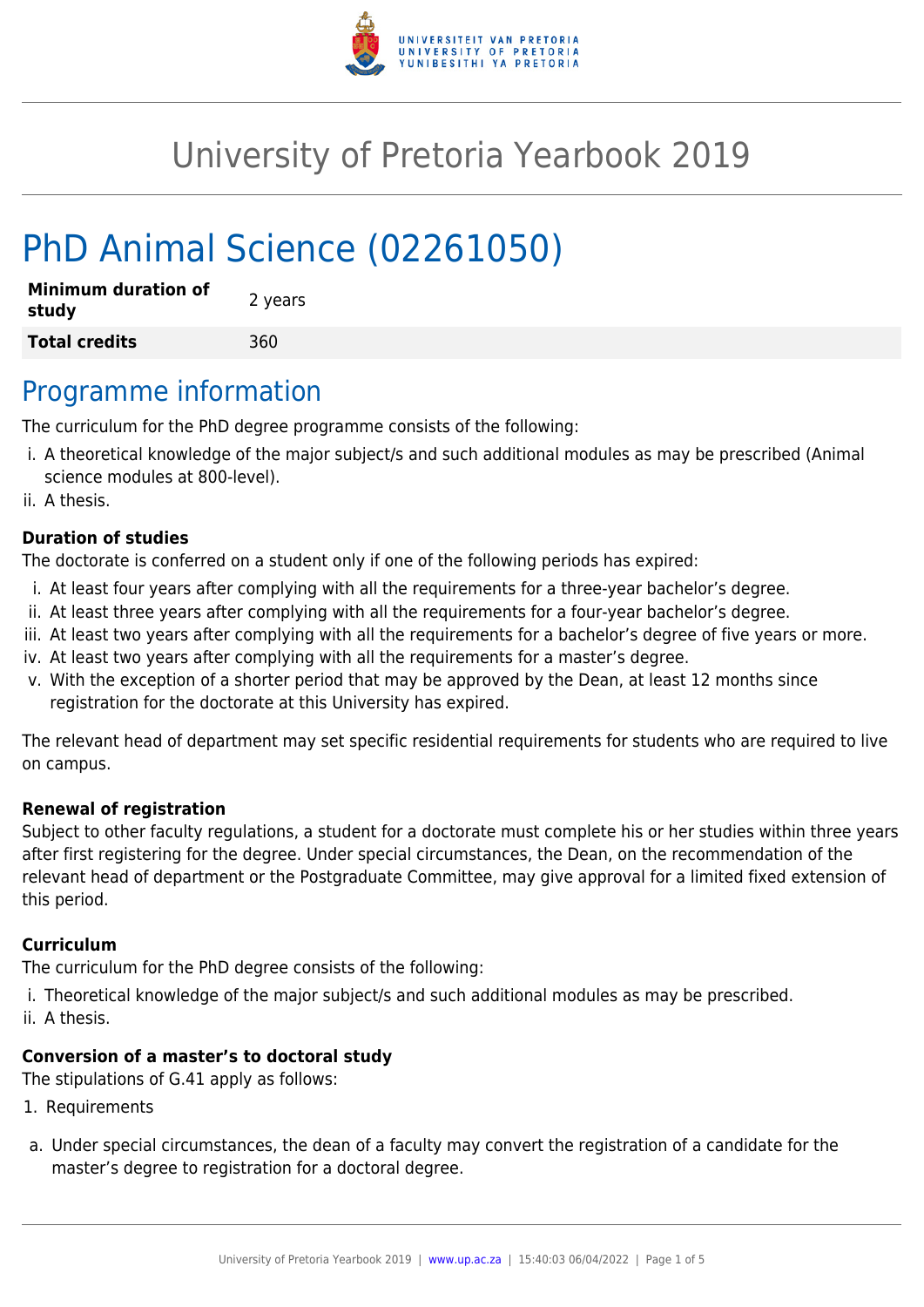

- b. For such conversions, the relevant head of department and the supervisor must be satisfied that the student's completed work is of the standard that would be expected of a doctoral student, that the student is capable of completing a doctoral degree, and that the project is of appropriate standard and scope to constitute a doctoral study.
- c. For such conversions, the relevant head of department and the supervisor must be satisfied that the student has demonstrated that he or she has the potential to fulfil the requirements of a doctoral degree without having completed a master's degree.
- 2. Process
- a. Application for conversion may be submitted at any time during the course of study for the master's degree.
- b. The application for the conversion must include the following documentation:
- i. A detailed progress report by the candidate of the work completed for the master's project. The report must provide proof that the results obtained thus far are of such a standard and scientific significance that they justify conversion to a doctoral project. The report should include details of presentations made at conferences and of material that has been submitted for publication and/or published.
- ii. A detailed proposal for the intended doctoral project, written by the candidate, including the objectives of the project.
- iii. A recommendation by the supervisor with specific comments on the ability of the applicant as a potential doctoral candidate as well as the feasibility of the conversion, especially with regard to the information provided by the candidate in his/her reports (items (i) and (ii)).
- iv. A recommendation by the relevant head of department, if he or she is not the supervisor, in which the ability of the candidate as a potential doctoral candidate is confirmed.
- v. If the Dean considers it advisable for the faculty, the candidate may be required to present a seminar to the department in support of the application. In this case, the relevant head of department should include a report on this in his or her recommendation.
- c. The application of the candidate, together with the reports and recommendations, is submitted for consideration to the Dean, (who may delegate to the Chairperson of the Faculty Postgraduate Committee) for approval. The decision should be submitted to the Faculty Board for approval.

#### **General**

Candidates are required to familiarise themselves with the General Regulations regarding the maximum duration of study and the requirements to submit an article/s for publication.

## Admission requirements

MScAgric with specialisation in Animal Science or an equivalent applicable degree. Dependent on availability of supervisor/s and/or projects within the department.

## Examinations and pass requirements

- i. Consult the General Regulations that apply to the calculation of marks.
- ii. In order to obtain the PhD degree the candidate must:
- pass the examinations and the prescribed modules, as determined in the study programme;
- pass the thesis; and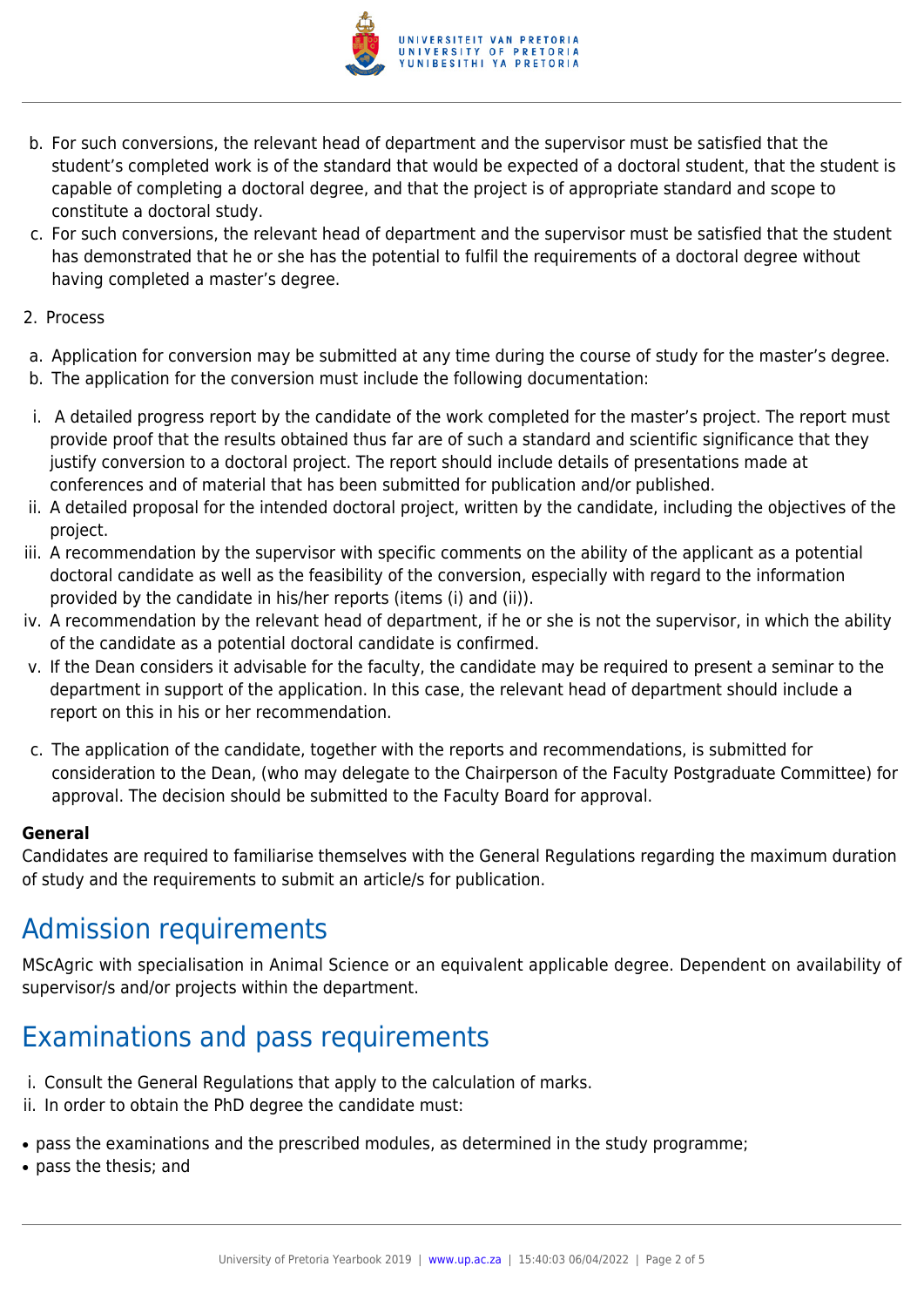

● pass the final examination on the thesis and general subject knowledge.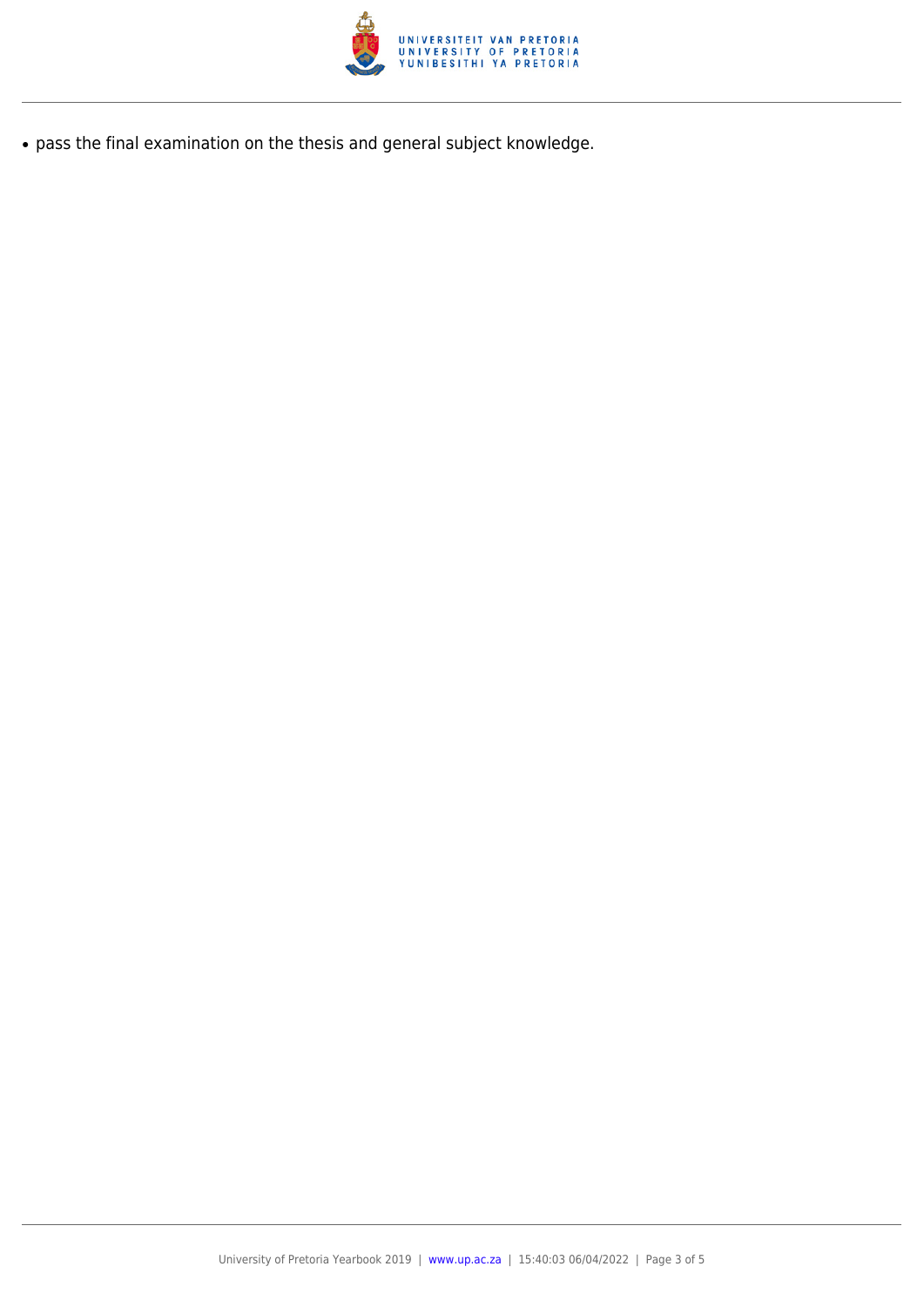

### Curriculum: Year 1

**Minimum credits: 360**

### **Core modules**

[Thesis: Animal science 990](https://www.up.ac.za/faculty-of-education/yearbooks/2019/modules/view/VKU 990) (VKU 990) - Credits: 360.00